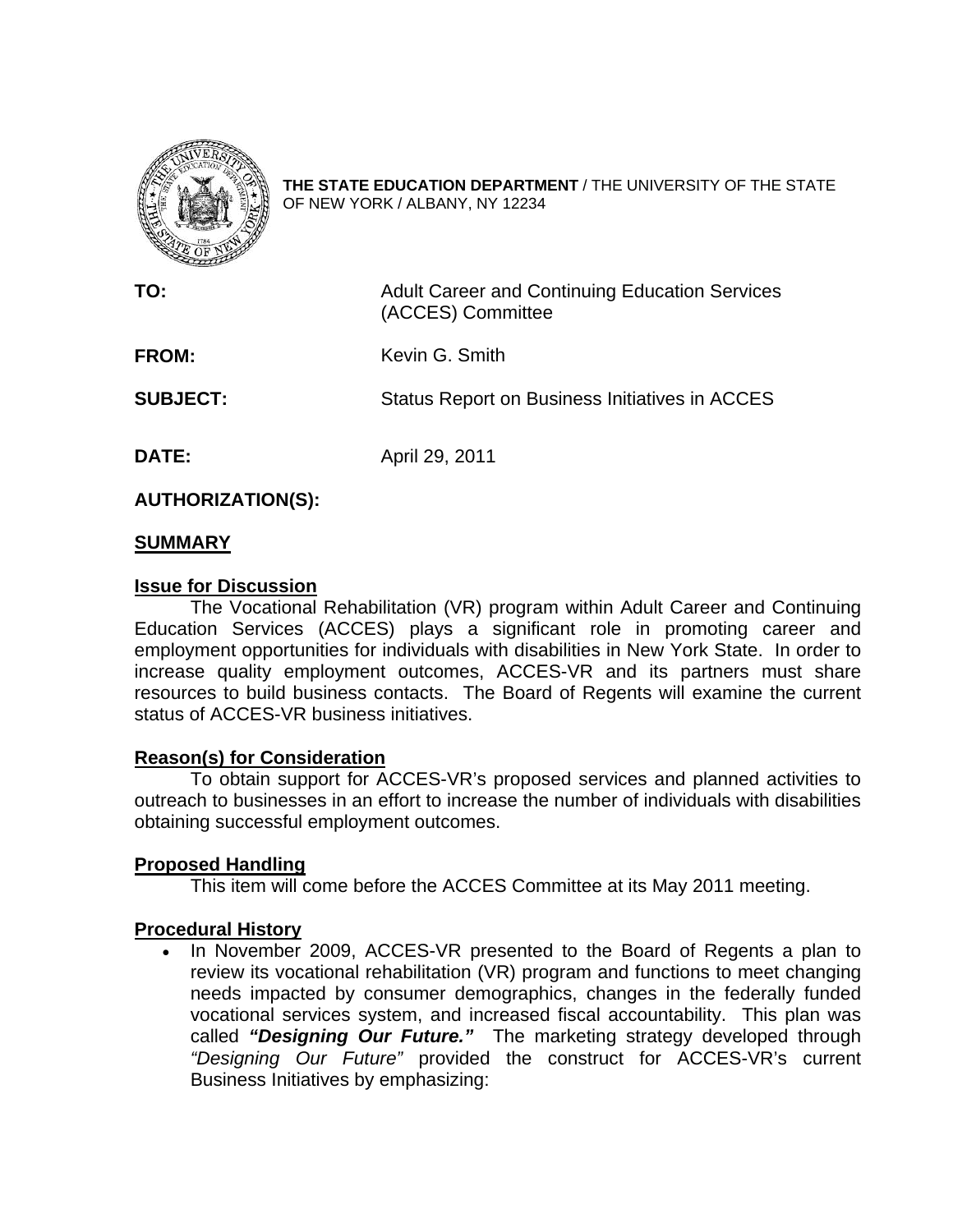- The use of work incentives in our marketing and employment outcome efforts;
- Utilizing staff members who have been specifically designated to perform employment outcomes functions such as coordination of placement vendors and provision of employer supports;
- Ensure access to an accurate and updated employer database to use in marketing and job development/placement efforts; and
- Facilitate career opportunities for individuals with disabilities by developing contacts with large-scale businesses that are consistent with current and projected local opportunities related directly to expanding business initiatives designed to increase employment outcomes for individuals with disabilities.

In order to meet the employment needs of the more than 53,000 individuals who are engaged in the VR program, it is imperative that VR continues to develop strategies that connect consumer training with the employment needs of businesses. The resulting initiatives will serve to provide VR professionals and consumers with information about essential job skills, hiring practices, and company-based opportunities for career development. Such information will serve to empower individuals with disabilities in their choice of employment or career path. The following is a report on the initiatives undertaken by ACCES-VR to outreach to businesses, to increase employment options for consumers and to increase the number to employment outcomes.

#### **Background**

In recent years, the VR program has seen a reduction in employment outcomes with approximately 1500 fewer individuals being successfully placed in employment between FFY 07-08 and 09-10. This downturn in employment outcomes can be associated with the economic recession. Although we did not meet the desired outcome goal, the percentage of success between the goal and outcome was close in two of three years with a 91.8 percent success rate for FFY 08-09 to a 99.5 percent success rate in FY 09-10. This success can be related to Design Our Future planning and organizational efforts.

| <b>PERFORMANCE</b>                   |                  |                |                  |                |                   |                |
|--------------------------------------|------------------|----------------|------------------|----------------|-------------------|----------------|
| <b>AREA</b>                          | <b>FFY 07-08</b> |                | <b>FFY 08-09</b> |                | <b>FFY 09 -10</b> |                |
|                                      | <b>GOAL</b>      | <b>OUTCOME</b> | GOAL             | <b>OUTCOME</b> | GOAL              | <b>OUTCOME</b> |
| <b>Employment</b><br><b>Outcomes</b> | 13,593           | 13,236         | 13,236           | 12,151         | 12,151            | 12,092         |

Labor Force characteristics from 2009 indicate a large disparity in employment rates for individuals with disabilities and the general population. The U.S. Bureau of Labor Statistics reported employment rate for persons with disabilities was 19.2 percent as compared to employment rate of persons without a disability at 64.5 percent. A gap of 45.3 percent. The unemployment rate of persons with a disability was 14.5 percent, 5.5 percent higher than the rate for those with no disability, which was 9.0 percent.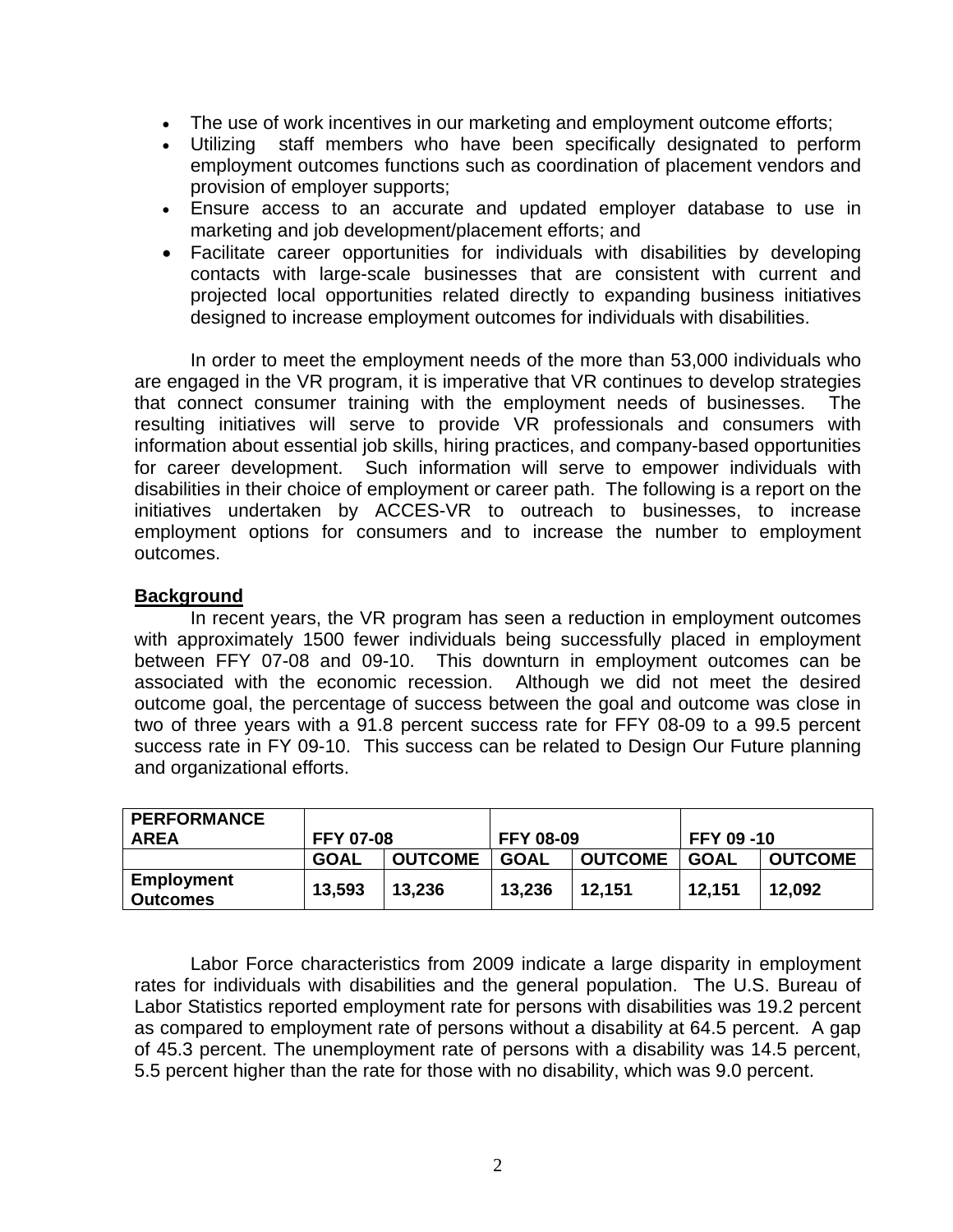With respect to youth with disabilities, ages 16-19 the Bureau of Labor Statistics reported an employment rate of 11.6 percent compared to 24.7 percent for same-aged youth with no disabilities. Youth with disabilities ages 20-24 had an employment rate of 31.4 percent compared to same aged youth with no disabilities at 61.0 percent.

This statewide data highlights the inequity in representation of individuals with disabilities in the workforce. Opportunities for employment for individuals with disabilities are adversely impacted by:

- Misconceptions that people with disabilities will cost businesses money due to higher absenteeism rates, and other perceived risk factors because disability is equated with illness.
- Erroneous assumption that impairments limit productivity and accommodating an individual with a disability is expensive.
- The inability to gain access to entry level jobs, build a work history and an understanding about the world of work.

In addition, the recent labor force statistics from the Current Population Survey (CPS) provided an opportunity to look at working-age adults with disabilities during a major economic downturn. Between October 2008 and June 2010, the US employment rate for people with disabilities dropped by 9 percent. During the same period, there was no statistically significant drop of employment for people with out disabilities. This "last in-first out" cycle could be due to a number of factors such as, individuals with disabilities accepting short-term jobs or work as independent contractors, many times persons with disabilities are employed in occupations with lower status and less stability.

These perceptions coupled with the current economic recession have been the impetus for the reassessment of strategies used to increase employment opportunities for individuals with disabilities. ACCES-VR has begun to:

- **EXECUTE:** Outreach to businesses
- **Track job ready consumers**
- **Expand marketing of business incentives**

### **Outreach to Businesses**

ACCES–VR has had a long standing partnership with businesses. However, these partnerships were focused primarily on a single job placement model which was matching one person to one job. Over the past four years ACCES-VR has developed a relationship model that embraces broader, long-term partnerships with businesses and results in multiple employment outcomes as well as internships, mentoring experiences, and job retention. Through a series of national, state and local initiatives ACCES-VR has begun working directly with businesses and is now working to identify and train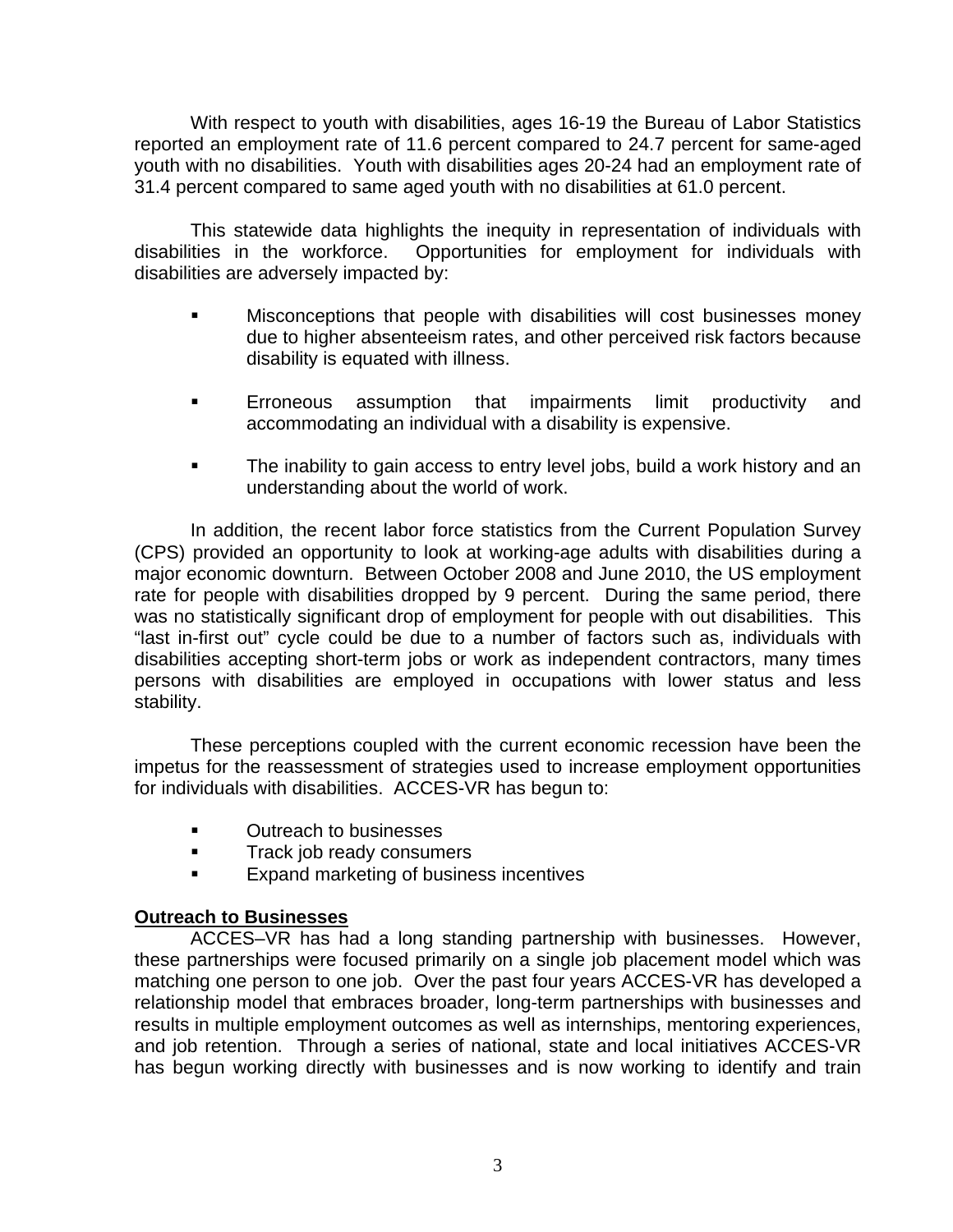individuals to meet employers' skilled labor needs. Examples of these partnerships include:

- A collaboration with the Council on State Administrators for Vocational Rehabilitation's (CSAVR) National Employment Team (THE NET), ACCES-VR has partnered with CVS Caremark, a new distribution center scheduled to open in Elmira, New York in 2012. A total of 600 jobs are projected. Early dialogue with CVS Caremark prior to its opening allowed ACCES-VR to meet the CVS Human Resource Team and exchange information on corporate values and workforce expectations as well as ACCES-VR services including on-the-job training and work try outs, and Department of Labor business incentives, federal and state tax credits. These efforts will result in VR consumers being better prepared to meet the business needs of employers and enhance the individual's potential for being hired by CVS. This initiative was also a collaboration across state agencies Commission for the Blind and Visually Handicapped (CBVH), Department of Labor (DOL), and Pennsylvania VR.
- Recently ACCES-VR initiated business contact with NYS's American Red Cross (ARC) Blood Services Unit which offers a variety of jobs including Donor Specialist, Call Center Operator, and Collection Phlebotomist. These positions require a minimum of a high school diploma and exist in offices across New York State from Buffalo to Poughkeepsie. This business relationship has resulted in immediate employment opportunities for ACCES-VR consumers with seven hires.
- ACCES-VR has developed a strong business partnership with Rosicki, Rosicki and Associates (RR&A) a leading mortgage banking law firm in New York. RR&A has hired over 65 individuals for positions as: attorney, paralegal, records clerk, billing/accounting, IT, and various clerical positions. ACCES-VR also works closely with RR&A staff to retain employees who need VR services in order to remain in their job. RR&A has participated in various projects including providing summer paid internship opportunities.

### **Tracking Job Ready Consumers**

A critical component in addressing the workforce needs of businesses is being able to provide potential employees who have the skills and knowledge needed to work in a multifaceted business. In order to meet the workforce demand ACCES-VR must know who is in the VR pipeline, understand what skills they posses and their job expectations. This information helps ACCES-VR better meet the needs of both of our customers…business and the qualified worker with a disability.

As part of the Business Initiative strategy, each district office is developing a job ready data base. These data bases will include essential data such as the individual's vocational rehabilitation counselor, email addresses and employment goal. With this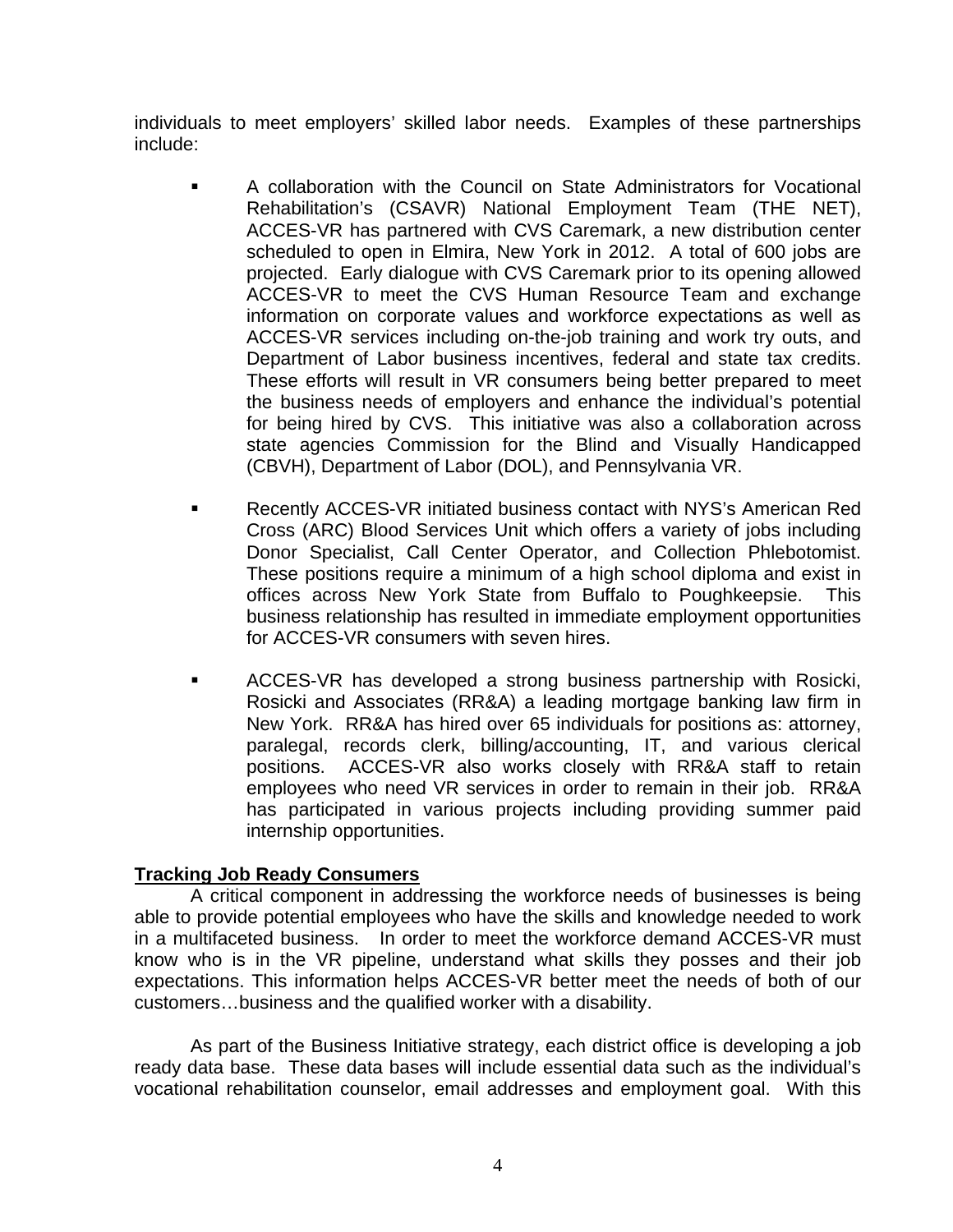information ACCES-VR is able to quickly forward resumes directly to employers as appropriate and to target businesses to discuss job ready consumers available to meet their needs. The job ready data base allows ACCES-VR to take control of the job matching process, maintain a connection to ACCES-VR consumers and demonstrate increased responsiveness to our business partners and their business needs by referring only qualified applicants.

### **Marketing of Business Incentives**

ACCES-VR provides a variety of no cost services to our business partners (Public, private and not for profit). These services include and are not limited to: retention programs to support employees who develop or acquire a disability while still employed, workplace accommodations and assistive technology and financial supports including access to tax credits and/or deductions available for hiring or accommodating people with disabilities. Our business partnerships with large corporations have taught us these entities understand and fully utilize financial hiring incentives. However, practical application of the same financial incentives with mid-size to micro-businesses have taught us these employers do not utilize business incentives because they find the process too cumbersome to implement. ACCES-VR has been engaging in discussion with the Most Integrated Setting Coordinating Council (MISCC) Employment committee and Medicaid Infrastructure Grant (MIG) Employment Committee, along with the National Industries for the Severely Handicapped (NISH) to review other approaches that might provide NYS businesses a larger incentive under a payroll tax credit. The approach which is similar to the one available through American Recovery and Reinvestment Act is accessible at time of hiring and doesn't require the business to perform extensive calculations. In the meantime, ACCES-VR continues to engage employers through our liaisons with local Chambers of Commerce, Workforce Investment Boards, and Society for Human Resources Management chapter meetings about our diverse talent pool and the no cost services we provide to employers.

### **Future Challenges**

It is essential ACCES-VR continues to foster its partnerships with business**,**  qualified employers and its potential employees. Partnerships are the key for VR to ensure equal access to the world of work because the labor market changes constantly and those changes impact individuals with disabilities obtaining employment. Some of these labor market issues are:

 The loss of entry jobs that do not require a high school diploma and an increase in what is called Middle-Skill jobs such as plumbers, electricians, health care workers, legal assistants, machinists, green jobs, financial institution jobs, transportation and material moving and police/security officers. Such jobs require significant education and training, but not necessarily a four-year college degree. They make up roughly half of all employment today, and demand for middle-skill workers is expected to continue despite the economic downturn.